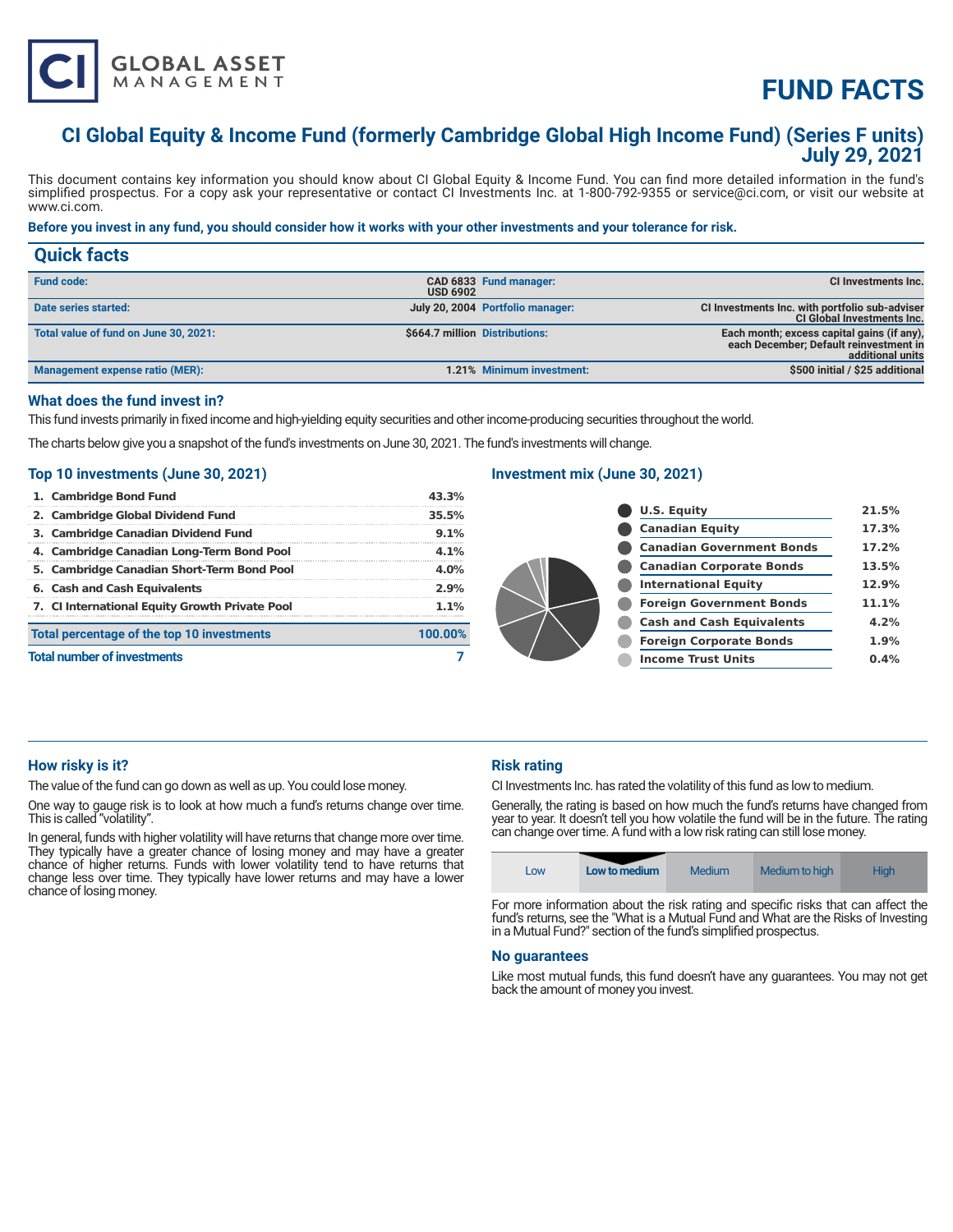# **CI Global Equity & Income Fund (formerly Cambridge Global High Income Fund) (Series F units)**

### **How has the fund performed?**

This section tells you how Series F securities of the fund have performed over the past 10 calendar years. Returns are after expenses have been deducted. These expenses reduce the fund's returns.

#### **Year-by-year returns**

This chart shows how Series F securities of the fund performed in each of the past 10 calendar years. This fund series dropped in value in 1 of the last 10 calendar years. The range of returns and change from year to year can help you assess how risky the fund has been in the past. It does not tell you how the fund will perform in the future.



#### **Best and worst 3-month returns**

This table shows the best and worst returns for Series F securities of the fund in a 3- month period over the past 10 calendar years. The best and worst 3-month returns could be higher or lower in the future. Consider how much of a loss you could afford to take in a short period of time.

|                     | <b>Return</b> | 3 months ending | If you invested \$1,000 at the beginning of the period |
|---------------------|---------------|-----------------|--------------------------------------------------------|
| <b>Best return</b>  | 7.7%          | June 30. 2020   | Vour investment would be \$1,077.                      |
| <b>Worst return</b> | -7.9%         | March 31, 2020  | Vour investment would be \$921.                        |

#### **Average return**

As at June 30, 2021, a person who invested \$1,000 in this series of units of the fund 10 years ago now has \$1,889. This works out to an annual compound return of 6.6%.

### **Who is this fund for?**

#### **This fund may be suitable for you if you:**

- want to receive income
- are investing for the medium term<br>• can telerate a low to medium risk
- can tolerate a low to medium risk

#### **A word about tax**

In general, you'll have to pay income tax on any money you make on a fund. How much you pay depends on the tax laws of where you live and whether you hold the fund in a registered plan, such as a Registered Retirement Savings Plan or a Tax-Free Savings Account.

Keep in mind that if you hold your fund in a non-registered account, fund distributions are included in your taxable income, whether you get them in cash or have them reinvested.